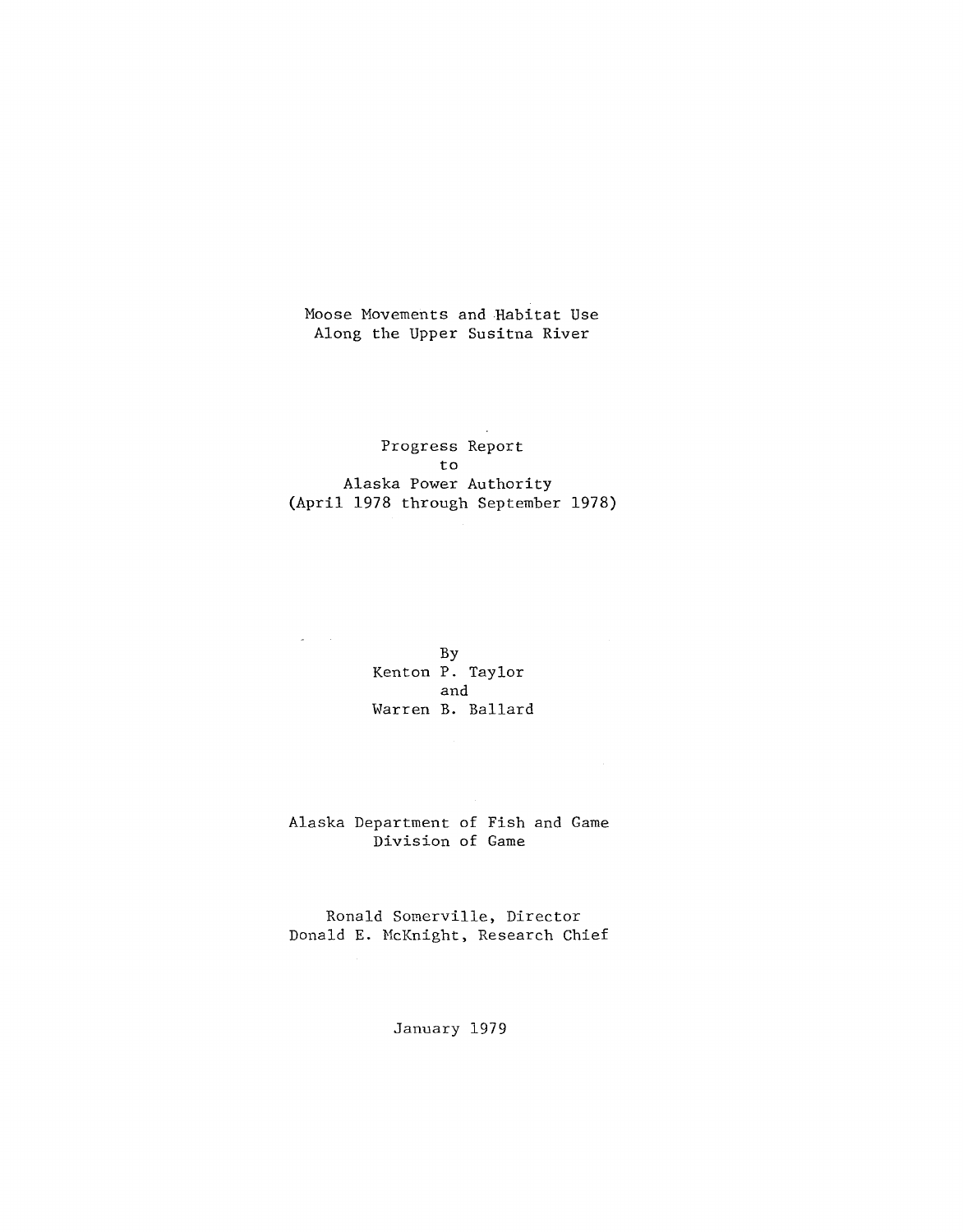# **CONTENTS**

|  |  |  |  |  |  |  |  |  |  |  |  |  |  |  | 3              |
|--|--|--|--|--|--|--|--|--|--|--|--|--|--|--|----------------|
|  |  |  |  |  |  |  |  |  |  |  |  |  |  |  | $\overline{4}$ |
|  |  |  |  |  |  |  |  |  |  |  |  |  |  |  | $\mathbf{4}$   |
|  |  |  |  |  |  |  |  |  |  |  |  |  |  |  | 6              |
|  |  |  |  |  |  |  |  |  |  |  |  |  |  |  | 6              |
|  |  |  |  |  |  |  |  |  |  |  |  |  |  |  | 8              |
|  |  |  |  |  |  |  |  |  |  |  |  |  |  |  | 8              |
|  |  |  |  |  |  |  |  |  |  |  |  |  |  |  | 8              |
|  |  |  |  |  |  |  |  |  |  |  |  |  |  |  | 14             |
|  |  |  |  |  |  |  |  |  |  |  |  |  |  |  | 14             |
|  |  |  |  |  |  |  |  |  |  |  |  |  |  |  | 14             |
|  |  |  |  |  |  |  |  |  |  |  |  |  |  |  | 14             |
|  |  |  |  |  |  |  |  |  |  |  |  |  |  |  | 18.            |
|  |  |  |  |  |  |  |  |  |  |  |  |  |  |  | 19             |
|  |  |  |  |  |  |  |  |  |  |  |  |  |  |  | 20.            |

 $\sim$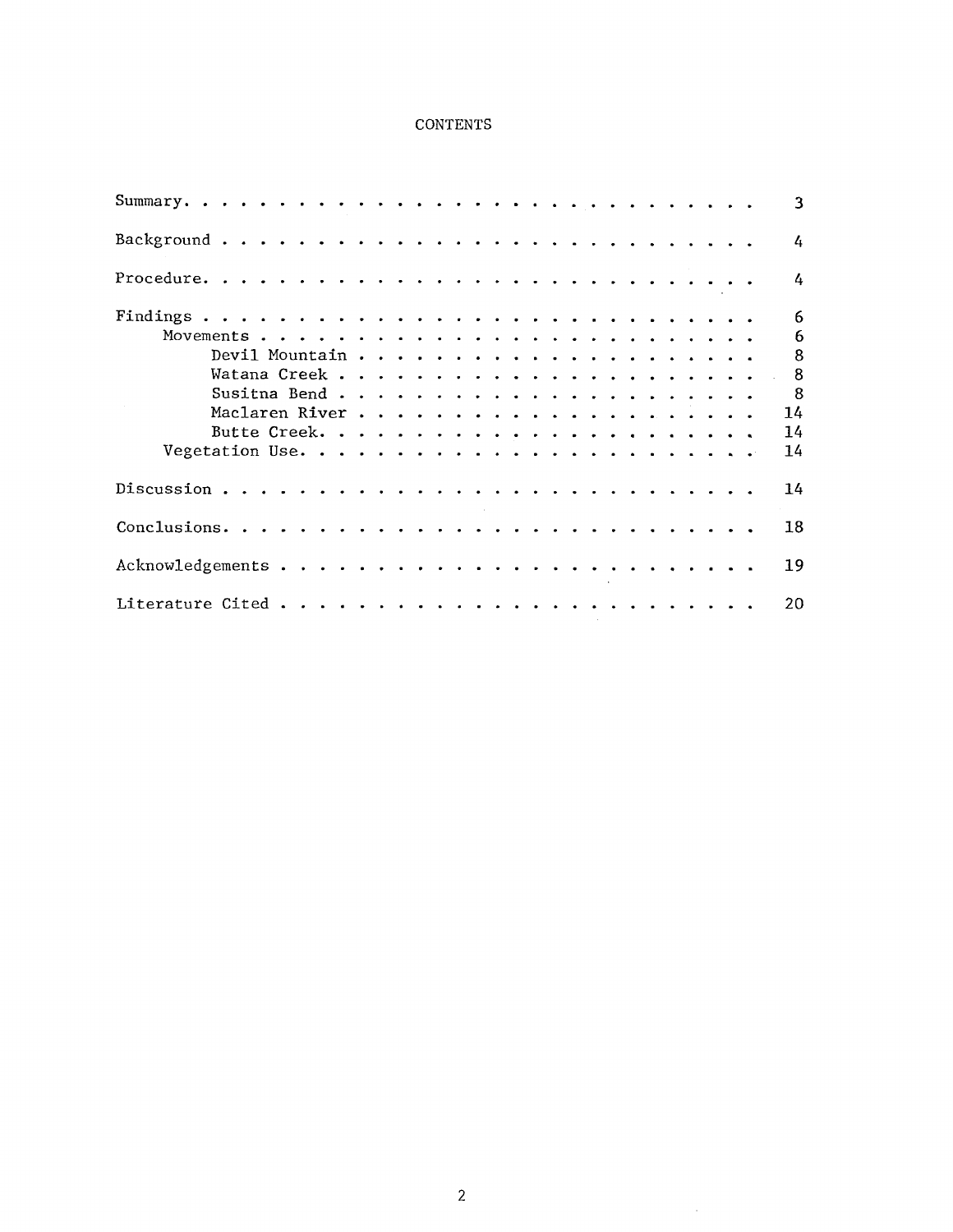## SUMMARY

Moose *(Alces alces gigas)* radio-collared in the vicinity of the proposed Susitna hydropower project were relocated 151 times from 1 April to 30 September 1978. Most moose observed were in spruce dominated habitats.. Seven of the.lO cows that calved in 1978 did so in spruce habitats. Four additional moose were captured and radio-collared in August 1978 to replace those lost during the previous year.

Movement patterns for most moose during this study period were similar to those of previous years. Nine of the original 18 radiocollared moose crossed the Susitna River in the proposed impoundment area at least once. Proportionately more moose (10 of 14) utilized the same summer range in both 1977 and 1978 than utilized the same winter range (6 of 14).

Present information suggests that moose from many portions of the Susitna River drainage utilize habitats adjacent to or within the area which would be flooded by dam construction.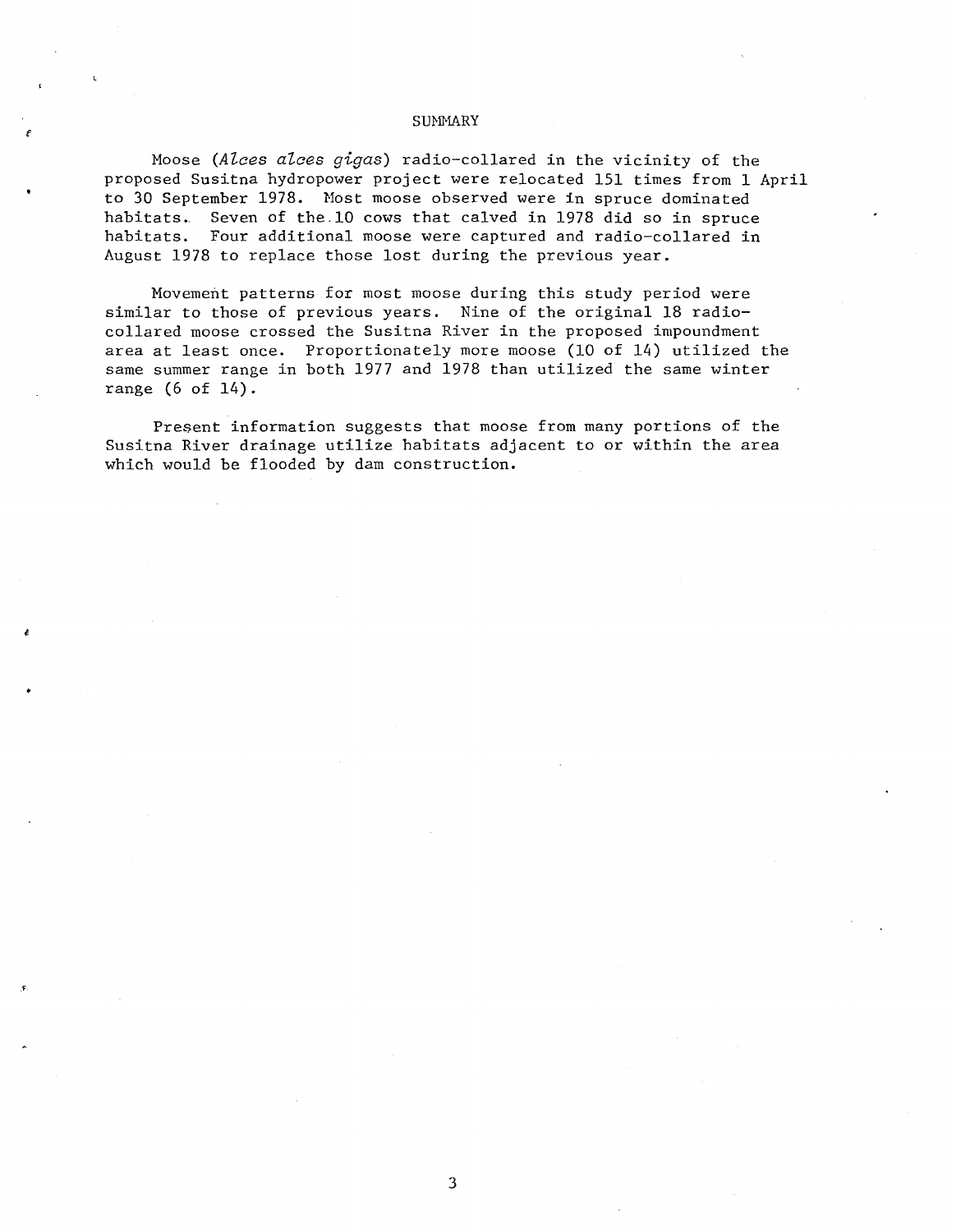## BACKGROUND

The Susitna River basin has long been recognized as an important habitat to a wide variety of wildlife species (ADF&G unpublished data). Increasing interest in hydroelectric.power development in the Devils Canyon area stimulated some general ungulate population assessment work in 1974 (USF&WS 1975). Limited funds became available in 1976 to acquire baseline information on moose movements and habitat use within the impact area (Fig. 1). The present study, funded by the Alaska Power Authority (APA), was a continuation of the work reported in Taylor and· Ballard (1978) which was initiated in 1976. Briefly, the history of the project was as follows:

During October 1976 and.March 1977, 18 radio collars and 21 visual collars were placed on moose along the Susitna River from the mouth of the Maclaren River downstream to Devil Creek. Radio-tracking flights over a 13 month period yielded 270 observations of the radio-collared moose. Visual-collared moose were located 43 times. Radio-collared moose located between Jay Creek and Devil Mountain maintained small year around home ranges, generally less than  $48 \text{ km}^2$  in extent. One moose from Devil Creek was seen near Lone Butte, 84 km east of her tagging location indicating that some east-west movements occur. Movements of eight moose collared east of Jay Creek were substantially longer, and migrations up to 103 km were observed. Radio-collared moose were observed most often in spruce (Picea *glauca* and Picea mariana) dominated habitats during all seasons. Seven of the eight cows gave birth in spruce vegetation. The Susitna River bend from Goose Creek to the mouth of the Tyone River was identified as important winter habitat for moose from many areas of the Susitna River drainage. Lower elevations along the Susitna River between Jay Creek and Devils Canyon were important as both wintering and calving areas for resident moose populations. Radio-collared and visualcollared moose crossed the Susitna River a minimum of 26 times. Fifteen of these crossings occurred along that portion of the river which would be inundated following dam construction. Evidence gathered during this phase of the study suggests that moose from many portions of the Susitna River drainage utilize habitats adjacent to or within the area flooded by waters impounded by the proposed Susitna hydroelectric project.

## PROCEDURES

Flights to locate radio-collared moose were made at least monthly in a Piper PA-18 Supercub equipped with two, three or four-element Yagi antennas connected to a four-band, 12-channel portable receiver manufactured by AVM Instrument Company (Champaign, Illinois). Tracking techniques were similiar to those described by Mech (1974). During parturition and several weeks afterwards, flights were intensified to one every 3 to 5 days to assess initial production and survival of calves.

Radio collars were retrieved from animals that died during the course of the study and placed on new study animals. Capture and processing techniques were identical to those described by Taylor and Ballard (1978) except that 29 mg of. Anectine (Succinylcholine chloride)

4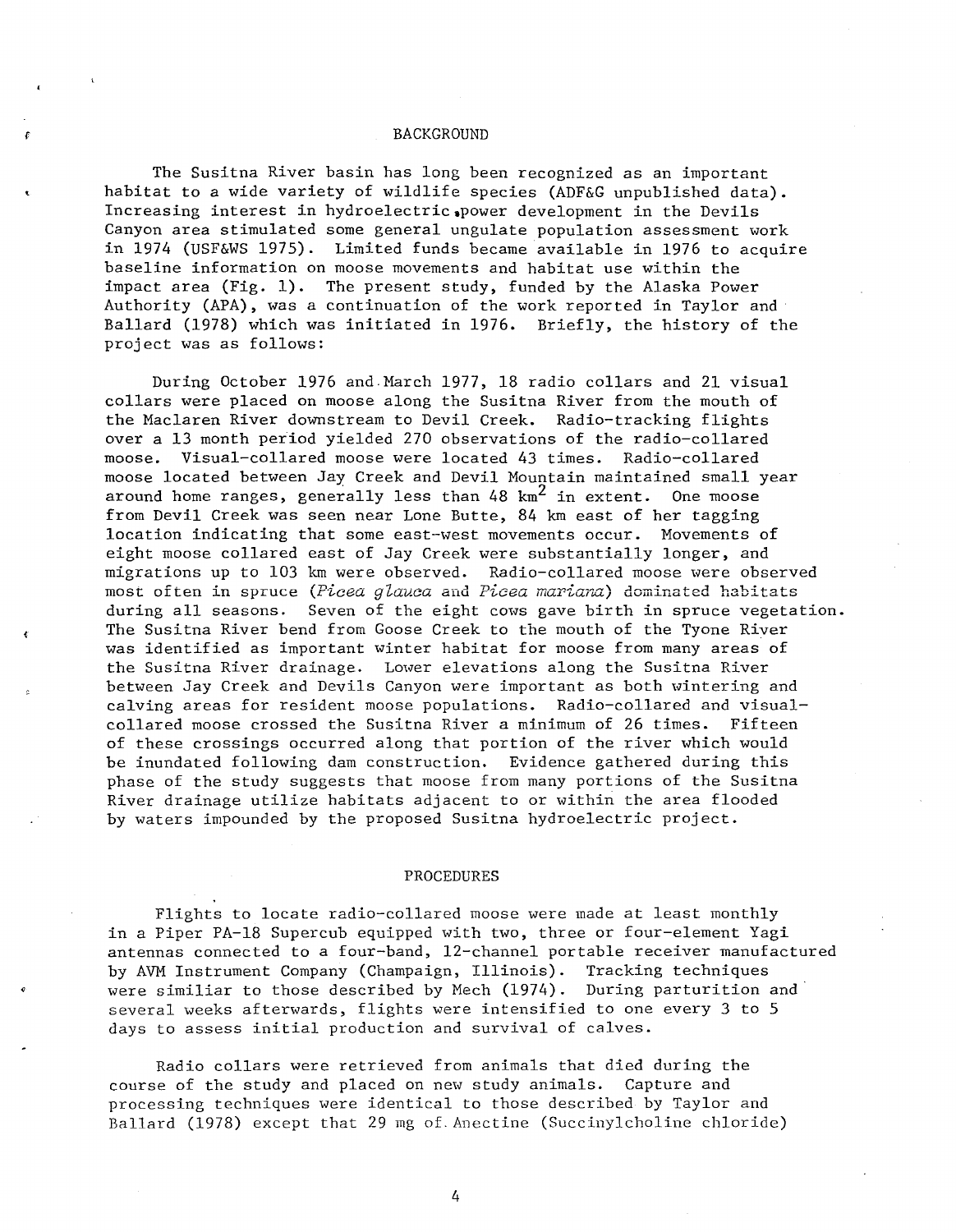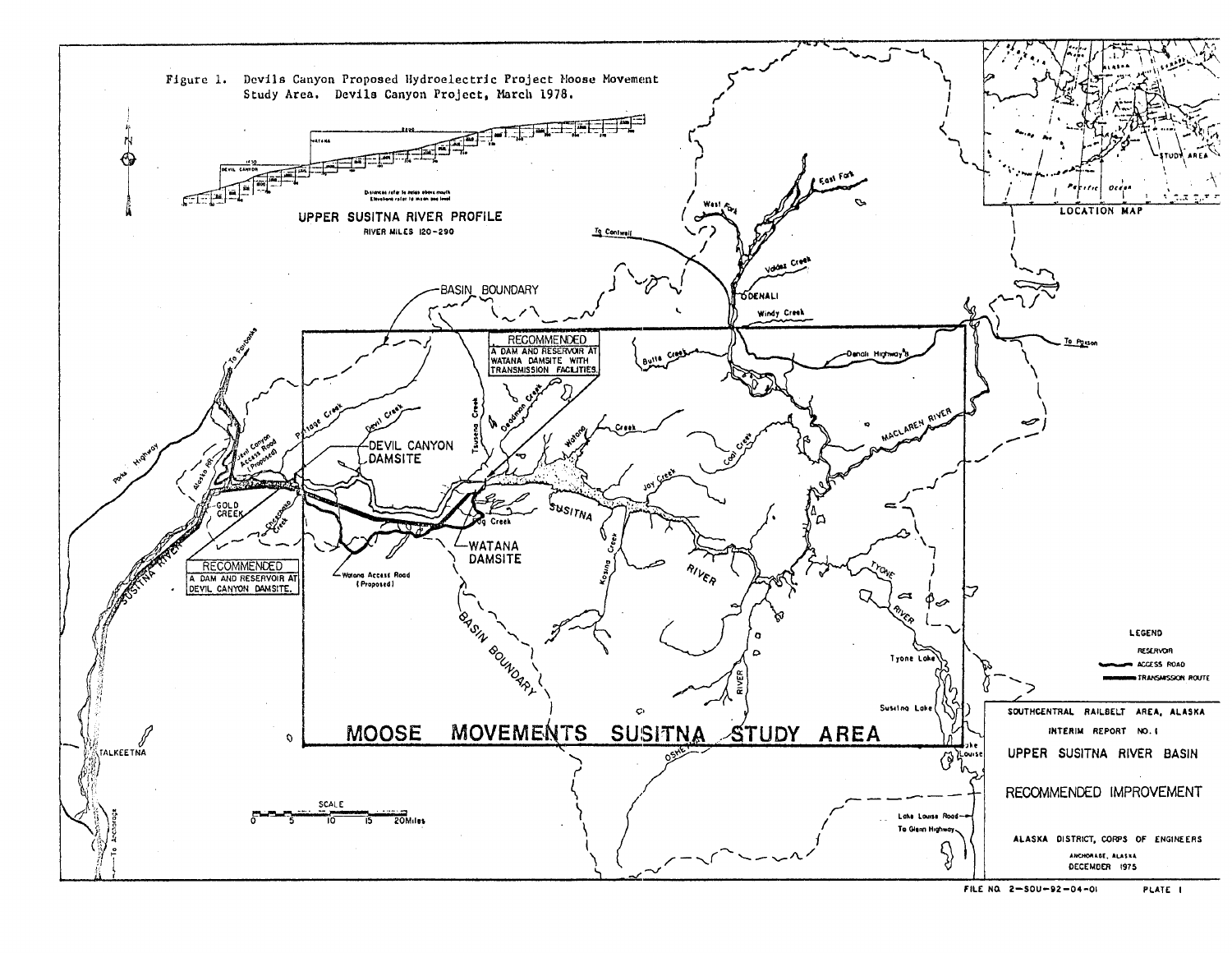were used. Colored ear streamers and visual collars were attached to each radio-collared moose to aid in identification from the air. Condition of the teats (lactating or not lactating) was noted. The animals' associations with other moose when collared were recorded. An incisor tooth was taken from each animal, when feasible, for cementum line age determination according to methods of Sergant and Pimlott (1959).

## FINDINGS

Results of the initial moose-collaring, data collection and radio monitoring flights conducted between October 1976 and November 1977 were reported by Taylor and Ballard (1978). Three radio-collared moose were lost during spring 1978. The carcass of number 8040 was found 8 July 1978. She was last observed on 14 February, and the cause of mortality is unknown. The collar of moose number 8588 was found on the ground 8 July. She was last observed 12 June 1978 and her fate is unknown. The radio collar of moose number 8038 was found in a pool in Watana Creek, also on 8 July. She was last observed on 11 April 1978, and she is believed to be dead.

Four cow moose were captured and radio-collared between Deadman and Jay Creeks in August 1978 to replace the three lost in spring 1978. Incisor teeth were collected from three, but their ages have not yet been determined. None of the four were lactating at the time of collaring, and none were accompanied by calves, although one was with a yearling bull.

Radio-collared moose along the Susitna River from the Denali Highway bridge downstream to Devil Creek were relocated 151 times between 1 April and 30 September, increasing the total number of moose relocations since the beginning of the study to 430 moose observations.

### Hovements

Radio-collared moose occupied ranges from 27 to 686  $km^2$  (Table 1). Observations obtained after Harch 1978 increased range sizes for 10 of 16 radio-collared moose. Of the six ranges that did not increase with increased observations, five were in the Hatana Creek drainages.

Six of 14 radio-collared cows alive from winter 1977 through summer 1978 utilized approximately the same winter range in both years. The average distance between winter ranges utilized by the other 8 moose was 17 km (range 6 km to 50 km). Ten moose of these 114 moose utilized roughly the same summer range in 1977 and 1978. Of the four that did not, the average distance between ranges used was 16 km (range 6 km to 31 km).

Radio-collared moose crossed the Susitna River four times between 1 April and 30 September 1978, bringing the total minimum number of crossings since the beginning of the study to 30. Nine (50 percent) of the original 18 radio-collared moose have crossed the Susitna River at least once.

6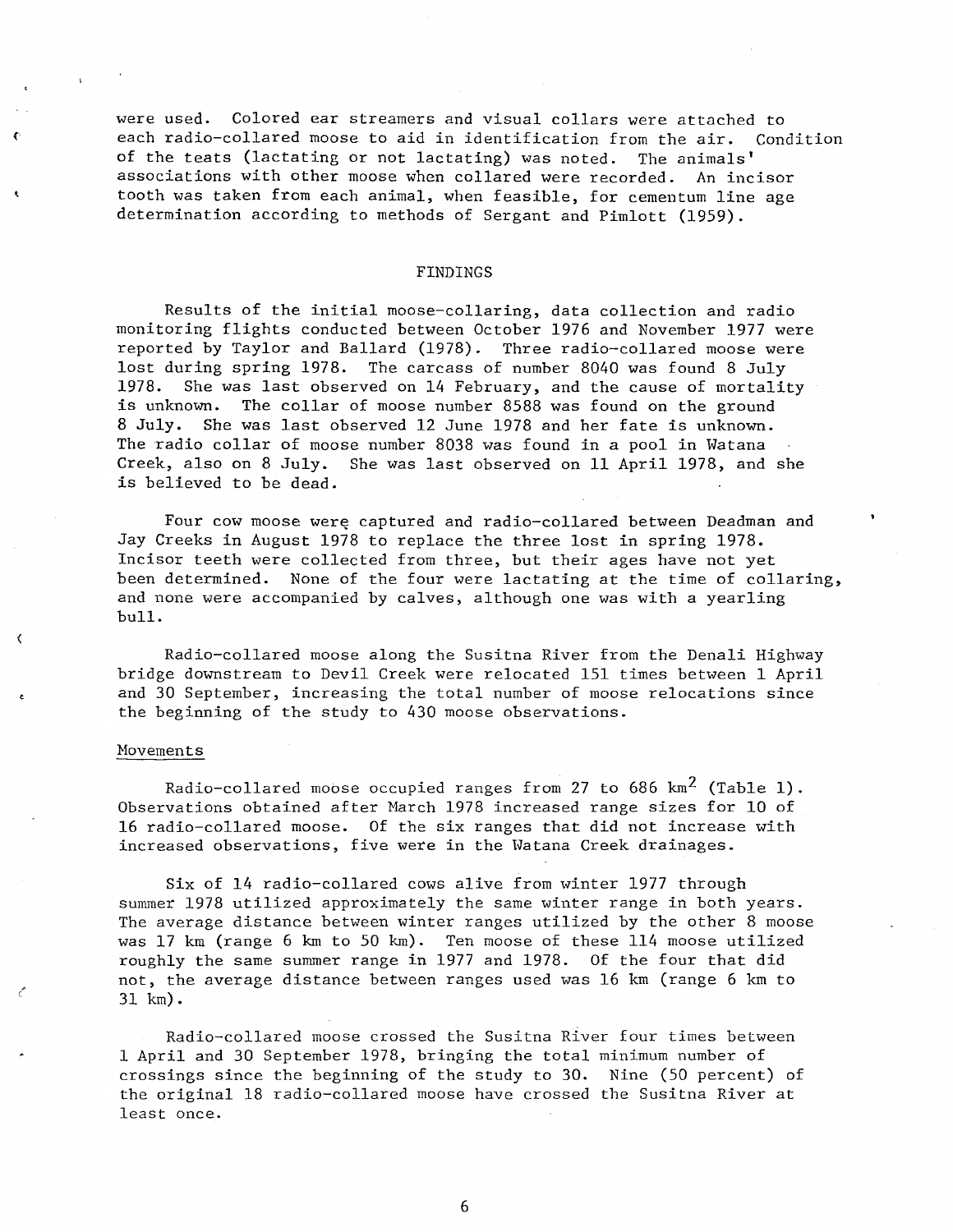$\vec{q}$ 

 $\ddot{\phantom{0}}$ 

 $\bar{V}$ 

Table 1. Range size, number of radio-locations and minimum number of river crossings of radio-collared moose along the Susitna River.

| Radio<br>Number | Number of<br>Locations  | Range<br>Length km. | Range<br>Width km. | Total <sub>2</sub><br>Area km <sup>4</sup> | Minimum Number<br>of river crossings |
|-----------------|-------------------------|---------------------|--------------------|--------------------------------------------|--------------------------------------|
| 8583            | 21                      | 11.3                | 6.4                | 26.6                                       | $\pmb{0}$                            |
| 8584            | 21                      | 20.1                | 7.2                | 50.7                                       | 3                                    |
| 8586            | 19                      | 17.7                | 7.2                | 43.5                                       | 1                                    |
| 8589            | $\sqrt{2}$              |                     |                    |                                            |                                      |
| 8580            | $\overline{\mathbf{3}}$ |                     |                    |                                            |                                      |
| 8038            | 22                      | 14.2                | 9.3                | 51.5                                       | $\bf{0}$                             |
| 8573            | 22                      | 14.5                | 8.0                | 43.5                                       | $\mathbf{2}$                         |
| 8576            | 21                      | 12.9                | 10.5               | 41.0                                       | $\pmb{0}$                            |
| 8022            | 28                      | 24.8                | 17.2               | 180.2                                      | $\overline{2}$                       |
| 8588            | 16                      | 13.5                | 8.2                | 39.9                                       | $1*$                                 |
| 8040            | 20                      | 17.1                | 6.4                | 49.9                                       | $\pmb{0}$                            |
| 8578            | 29                      | 16.8                | 8.3                | 41.0                                       | $\mathbf 1$                          |
| 8579            | 20                      | 49.9                | 20.0               | 240.4                                      | $\mathbf{2}$                         |
| 8031            | 36                      | 19.3                | 17.7               | 108.6                                      | $\mathbf 0$                          |
| 8035            | 38                      | 66.8                | 14.5               | 405.6                                      | $\mathbf{2}$                         |
| 8018            | 30                      | 70.0                | 25.7               | 639.7                                      | $\overline{c}$                       |
| 8030            | 37                      | 55.5                | 21.2               | 415.8                                      | 3                                    |
| 8575            | 31                      | 103.8               | 12.1               | 685.6                                      | $\mathbf 0$                          |
| 8040II          | 4                       |                     |                    |                                            |                                      |
| 8588II          | 4                       |                     |                    |                                            |                                      |
| 5527            | $\overline{\mathbf{3}}$ |                     |                    |                                            |                                      |
| 5540            | $\overline{3}$          |                     |                    |                                            |                                      |
|                 | 430                     |                     |                    |                                            | 19                                   |

\* Cow observed on island

~

¢.

 $\bar{\mathbf{v}}$ 

7

 $\ddot{\phi}$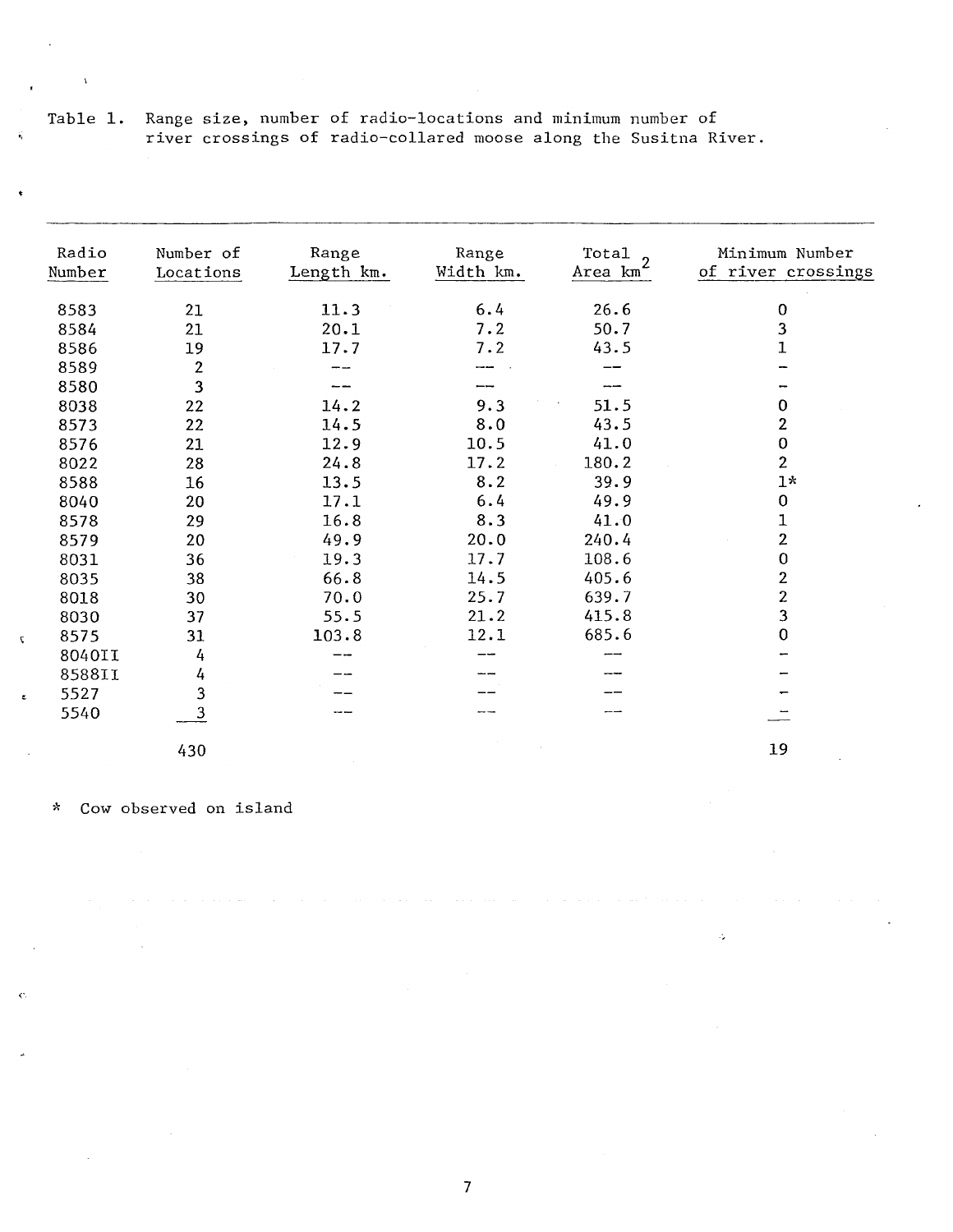## Movements - Devil Mountain Area

None of the three study animals collared in the Devil Hountain area made any significant movements during this phase of the study. Number 8583 remained on the north side of the river in an area of less than 12  $km<sup>2</sup>$  (Fig. 2). Numbers 8584 and 8586 remained on the south side of the river in overlapping areas of approximately 31  $km^2$ , and 15  $km^2$  respectively. All three remained at elevations between 500 m and 750 m. Seasonal changes in vegetation and snow depth appeared to have little influence on elevation fluctuations from April through September. All three moose utilized different winter ranges in 1978 than in 1977. Average distance between ranges was approximately 9 km. Numbers 8584 and 8586 wintered on the south side of the Susitna river during 1978. Both had previously wintered on the north side. All three moose inhabited essentially the same summer range in 1978 as they utilized in 1977.

## Hovements - Watana Creek Area

Five of six cows originally collared in the Watana Creek area were alive at the beginning of this study, but two (Nos. 8038 and 8588) were lost shortly thereafter. Both remained within the ranges they utilized the previous year (Fig. 3). Hoose number 8038 confined her movements to a 5 km stretch along the east bank of lower Watana Creek. Moose number 8588 utilized the lower elevations at about 750 m along the north shore of the Susitna River as well as the upland hillsides above 900 m. She was rarely found in the more level terrain in between the two.

Moose numbers 8022 and 8573 also remained within previously established range boundaries (Fig. 4). Moose number 8022 confined her movements to a 23  $km^2$  area along upper Watana Creek while number 8573 ranged in an area of approximately 15  $km^2$ . Moose number 8576 was the only moose in the Watana Creek area that extended its range during this phase of the study (Fig. 4). Originally occupying an area of 21  $km^2$ , her range increased to 78  $km^2$  as she moved into higher elevations above the Susitna River during summer 1978.

#### Movements - Susitna Bend Area

Movements of moose during this phase of the study in the Susitna Bend area were much less extensive than those that had occurred during the preceding 12 months. Although two of the four radio-collared moose in this area calved in spring 1978, no substantial movements prior to calving were observed (Fig. 5). Moose number 8031 remained in an area of 10  $km^2$ , while number 8578 inhabited an area of approximately 31  $km^2$ . Number 8579 increased its range substantially and was found during this study period utilizing an area of approximately 160  $km^2$  (Fig. 5). Moose number 8030 returned in spring 1978 to calve in the general vicinity of her 1977 calving location and remained within a  $41 \text{ km}^2$  area throughout the summer (Fig. 6). Moose number 8578 utilized essentially the same range throughout this study period (Fig. 5), an area of approximately  $20 \text{ km}^2$ .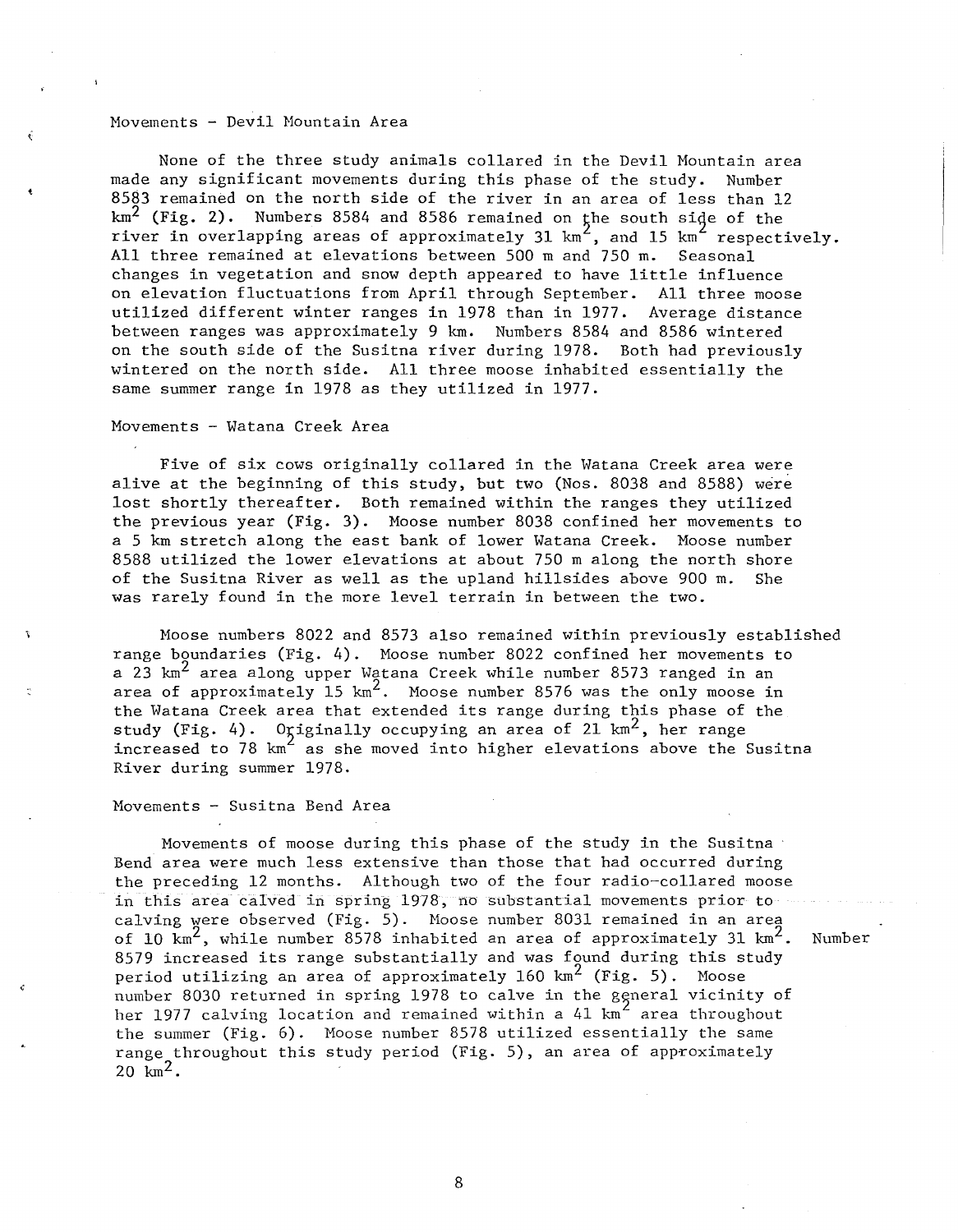Previous Range and 1978 Locations of Radio-Collared Moose Along the Susitna River near Devil Mountain. Figure 2.

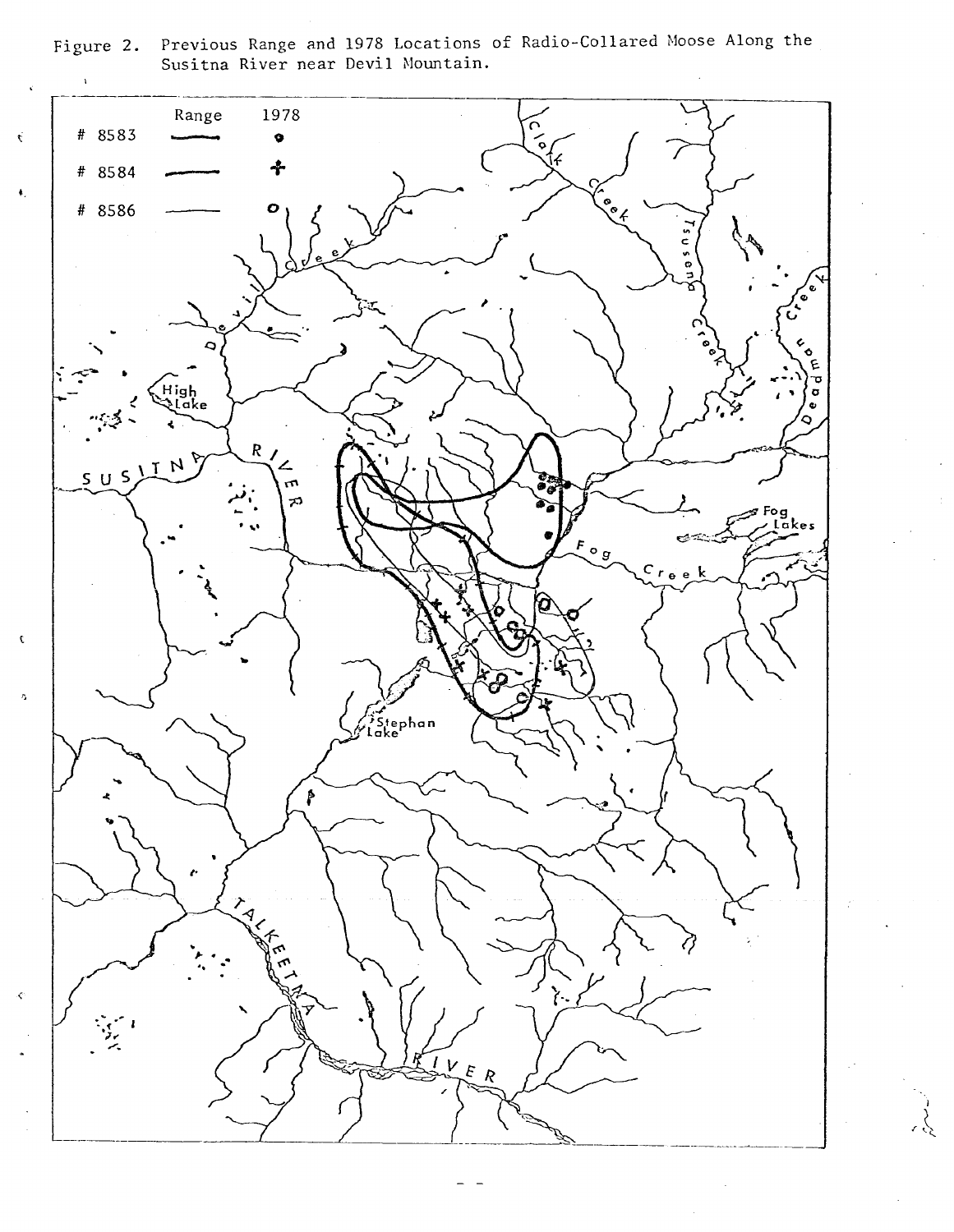Figure 3. Previous Range and 1978 Locations of Radio-Collared Moose Along the<br>Susitna River near Matana Creek.

 $\mathcal{L}$ 

 $\epsilon$ 

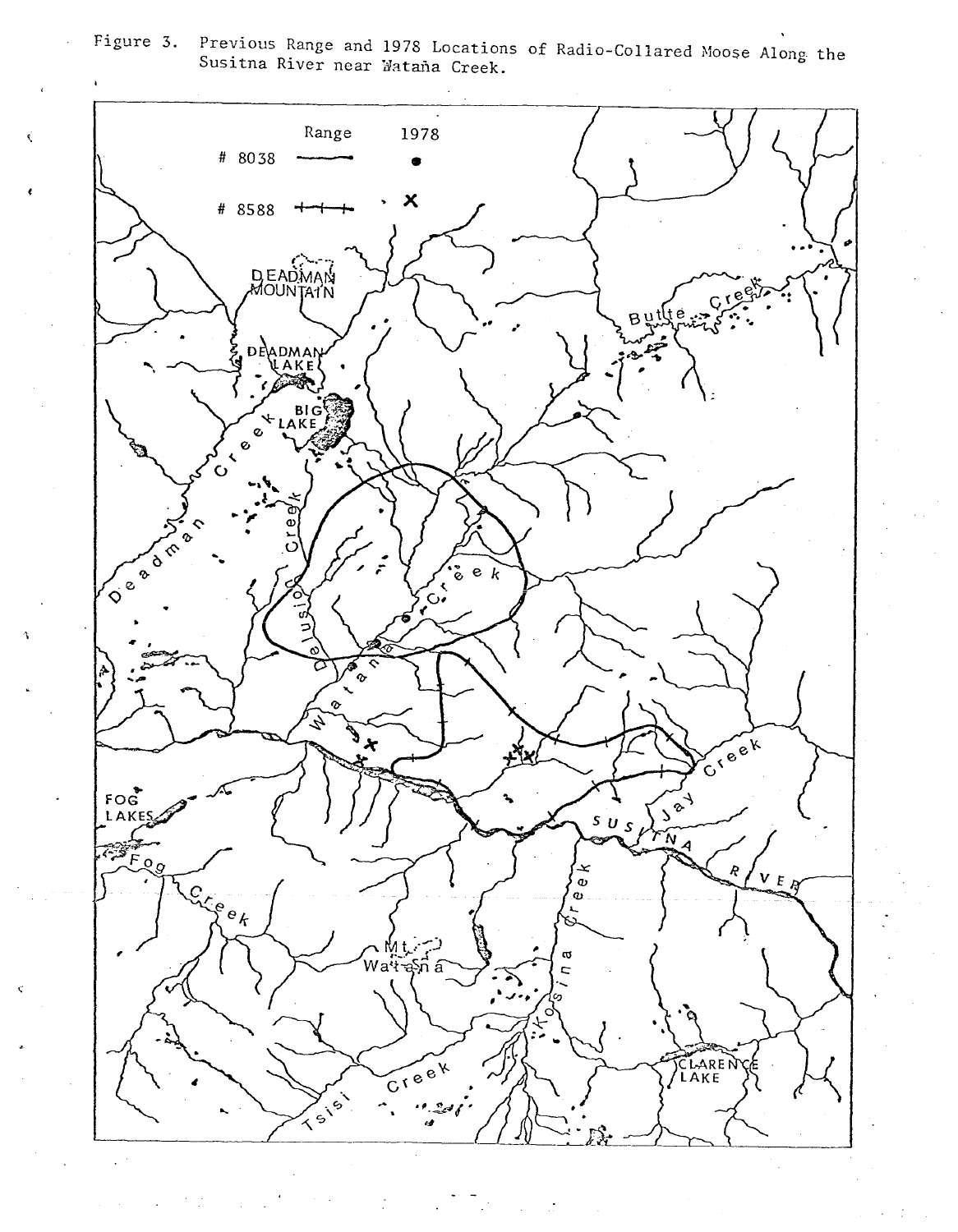

€

 $\mathbf{t}$ 

Figure 4. Previous Range and 1978 Locations of Radio-Collared Moose Along.the<br>Susitna River near Watana and Jay Creeks.

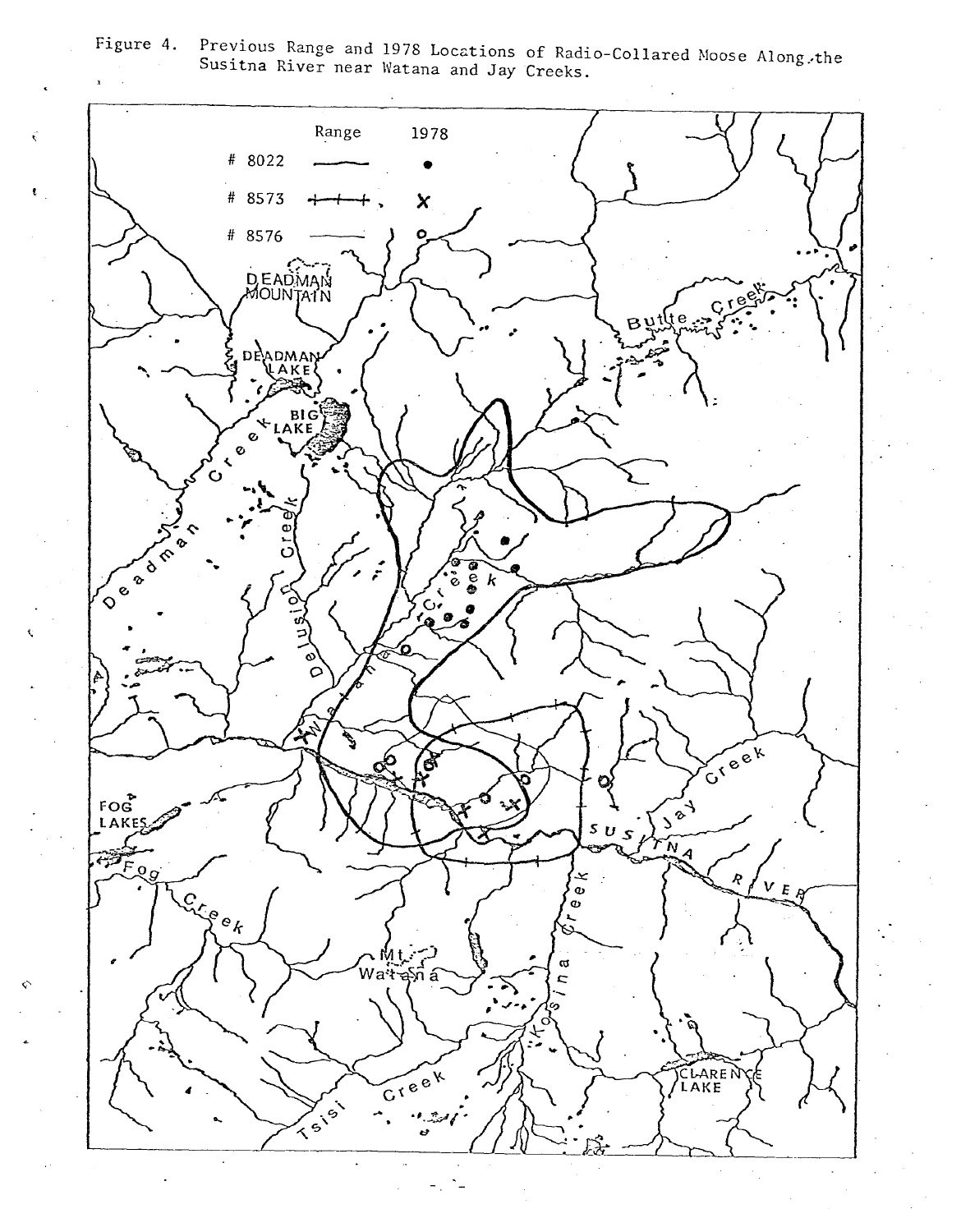Previous Range and 1978 Locations of Radio-Collared Moose Along the Figure 5. Susitna River near the Mouth of the Tyone River.

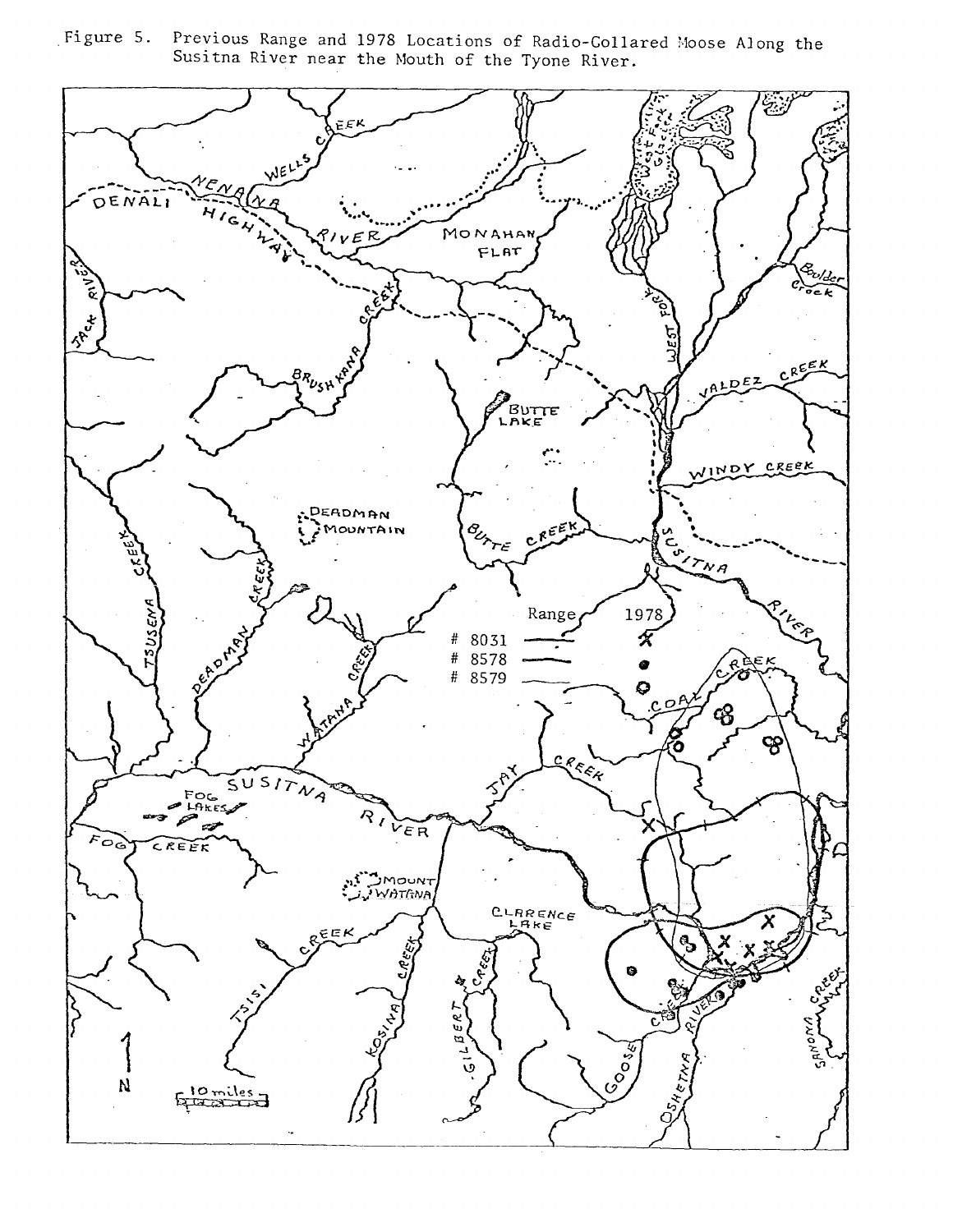Previous Range and 1978 Locations of Radio-Collared Moose Along the<br>Susitna River near the Mouth of the Maclaren River. Figure 6.

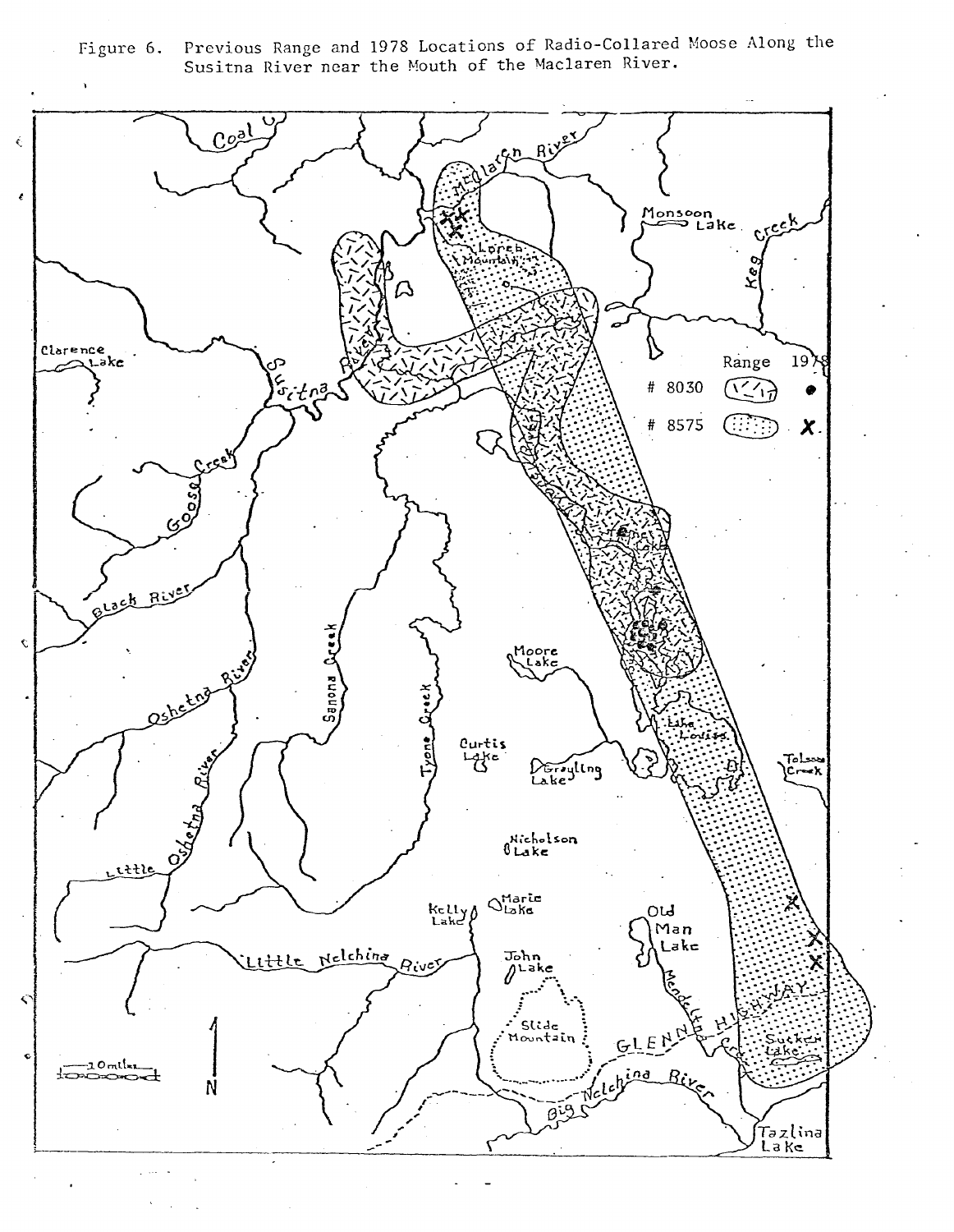### Movements - Maclaren River Area

Both moose collared along the Maclaren River migrated considerable distances between distinct summer and winter ranges. Moose number 8035 wintered in the Susitna Bend area and spent the summer along the Maclaren, roughly 50 km away (Fig. 7). Her movements have followed this pattern during the past 2 years. Number 8575 followed a similar pattern (Fig. 6). During April 1977 she migrated over 100 km from the Maclaren River to south of the Glenn Highway near Tazlina Lodge. She returned to the Maclaren River in October, and in May 1978 was found again 100 km southeast in the same area she occupied the previous year. Movement patterns for both moose were slight on their winter and summer ranges.

## Movements - Butte Creek Area

During the 1976-77 portion of this study moose number 8018 migrated from its summer-fall range in the Butte Creek area to winter along the Maclaren River and in the western Alphabet Hills where she calved in Hay (Fig. 8). She rgturned July 1977 to Butte Creek and remained there in an area of 30  $km^2$  through this study period. She calved on 30 May 1978 about 40 km from where she had her calf on 30 May 1977.

## Vegetation Use

 $\mathcal{L}$ 

Habitat types utilized by collared moose were noted during radiotracking flights and observations were classified into 10 groups (Table 2). Three hundred and fifteen habitat observations of radio-collared moose have been recorded; 220 (70 percent) were in spruce dominated habitats. Radio-collared moose were most often observed in spruce of low to moderate density.

Seven of 10 cows that gave birth in spring 1978 were first seen with their calves in spruce dominated habitats. Two were in marshy areas and one was above timberline in the willow/alder community.

#### DISCUSSION

Most of the data collected between April and September 1978 support the earlier findings of Taylor and Ballard (1978). General movement patterns during migration periods were very similar to those recorded the previous year. There were some noteworthy exceptions, however.

Two of the three moose in the Devil Mountain area remained on the south side of the Susitna River through this study period and have not been observed on the north side since March 1977 when they were collared. Moose number 8018, collared along Butte Creek, migrated 65 km during winter 1976-77. She did not migrate at all during winter 1977-78 winter, however, and remained in the Butte Creek area.

Movement patterns for most moose along Watana Creek were considerably less extensive during this study period than they had been previously. Number 8022 inhabited a substantially smaller area (approx. 23  $km^2$ ) than she had the previous year (180 km<sup>2</sup>). This was also true to a lesser extent of moose numbers 8573, 8031 and 8578 in the Susitna Bend area.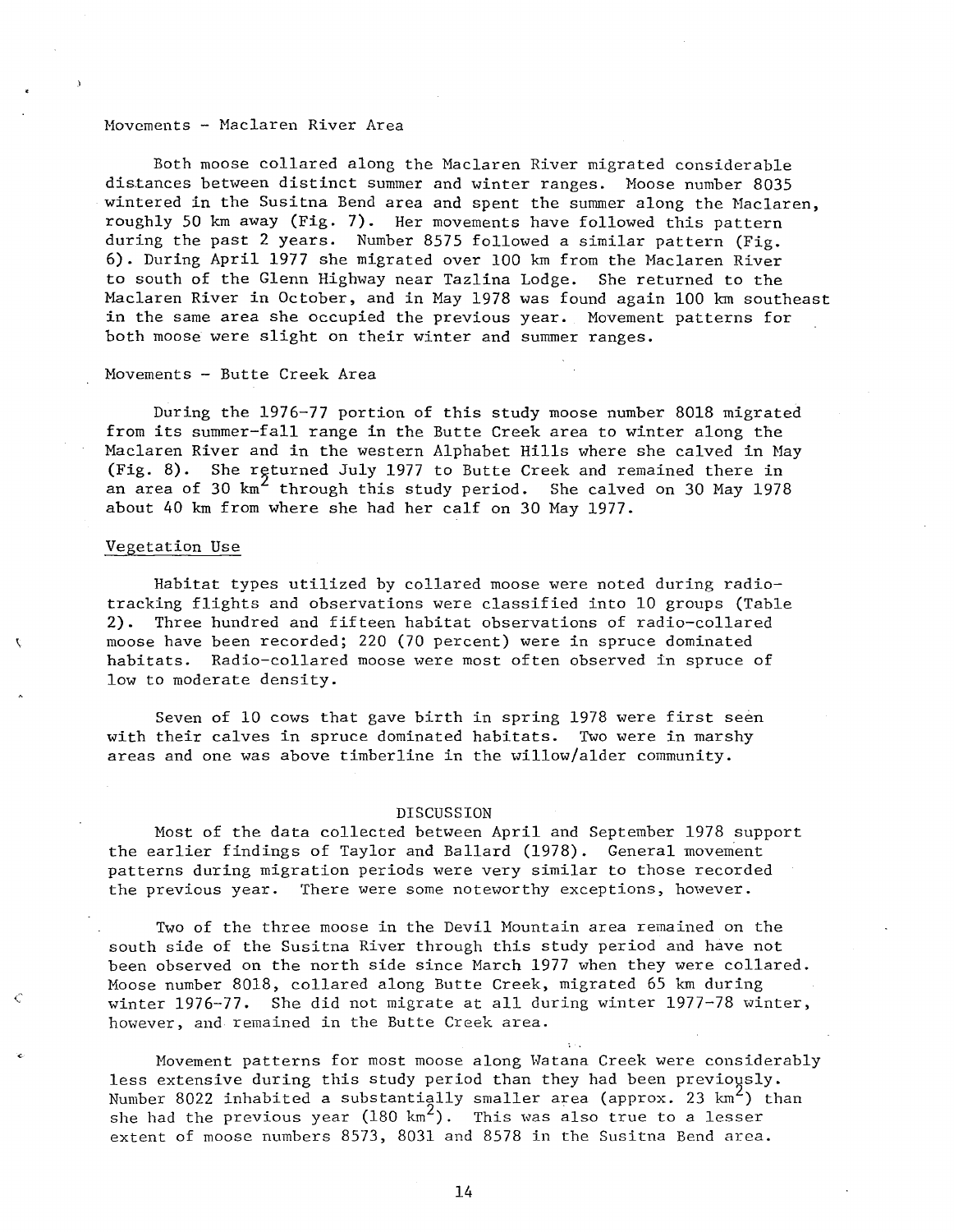Figure 7. Previous Range and 1978 Locations of Radio-Collared Moose Along the Susitna River and Maclaren River.  $\mathcal{F}_{\mathcal{F}}$ 

 $\zeta$ 

 $\pmb{\epsilon}$ 

 $\zeta$ 

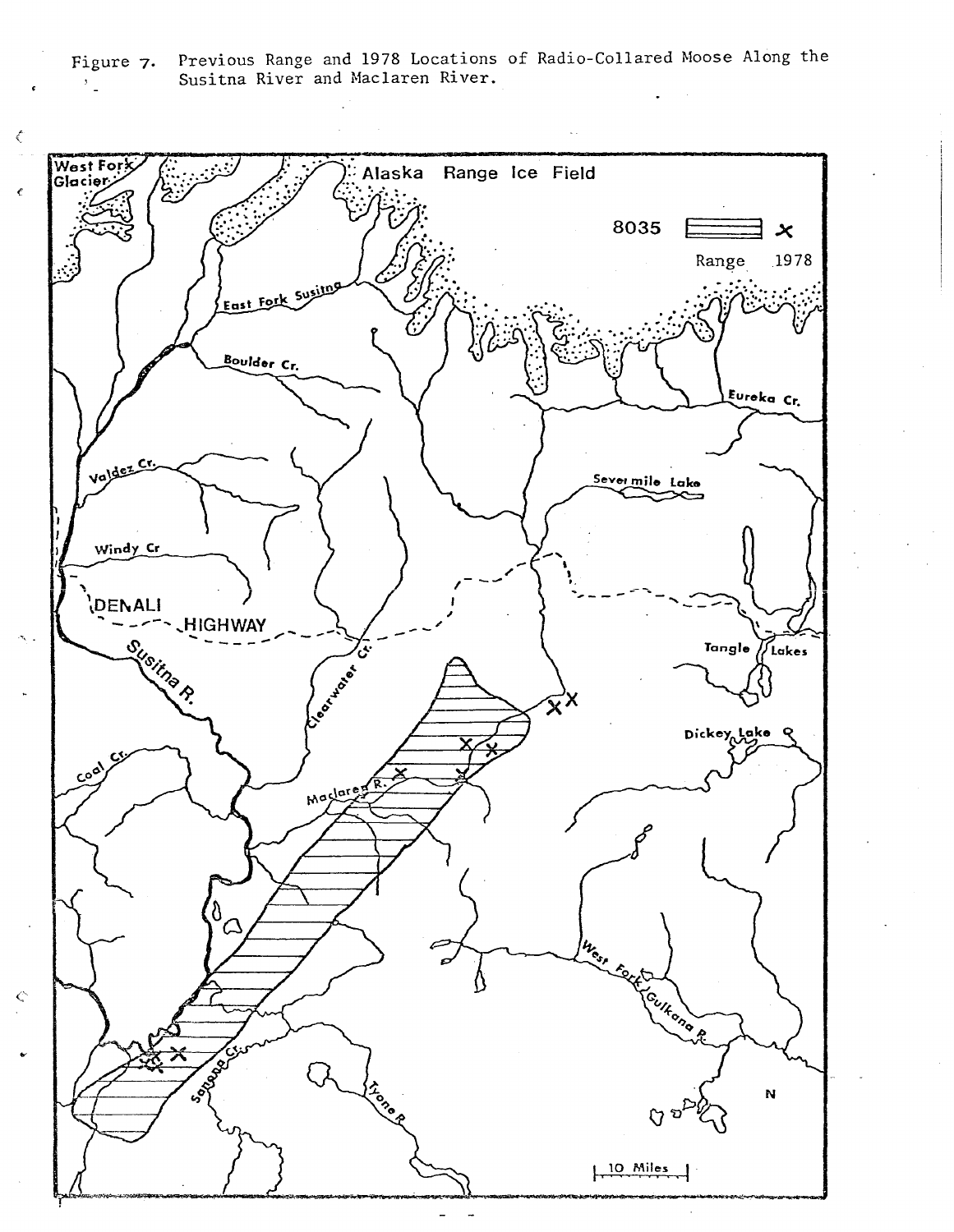Previous Range and 1978 Locations of Radio-Collared Moose Along the Susitna River near Butte Creek. Figure 8.

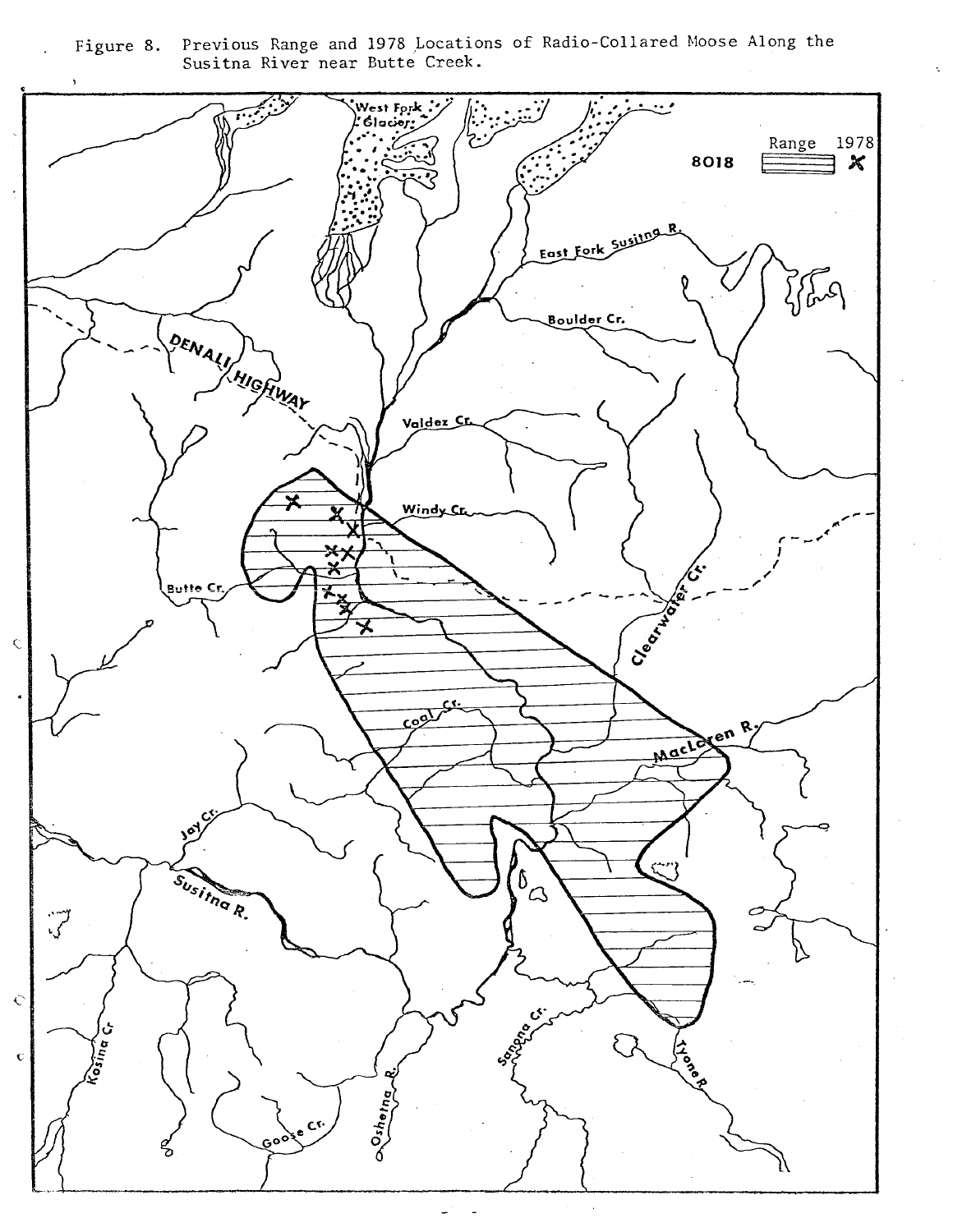| Collar     | Total            | Open             | Medium           | Dense                   | Spruce         | Alpine         |                 |                         | Riparian        |              |           |
|------------|------------------|------------------|------------------|-------------------------|----------------|----------------|-----------------|-------------------------|-----------------|--------------|-----------|
| Number     | Sightings        | Spruce           | Spruce           | Spurce                  | Hardwood**     | Tundra         | Alder           | Willow                  | Willow          | Marsh        | Open      |
| 8583       | 15               | $\mathbf{2}$     | 4                | $\mathbf 1$             | 5              |                |                 |                         |                 | 1            |           |
| 8584       | 17<br>$\bullet$  | $\boldsymbol{6}$ | 7                |                         |                |                | 1               | $\frac{2}{2}$           |                 |              |           |
| 8586       | 13               | 5                | $\boldsymbol{6}$ | $\mathbf 1$             |                |                |                 |                         | 1               |              |           |
| 8589       |                  |                  |                  |                         |                |                |                 |                         |                 |              |           |
| 8580       | $\boldsymbol{2}$ |                  | 1                |                         |                |                |                 |                         |                 |              |           |
| 8038       | 16               | $\overline{7}$   | 7                |                         | 1              |                |                 |                         |                 |              |           |
| 8573       | 19               | 5                |                  | 4                       |                |                |                 | $\mathbf{2}$            |                 |              |           |
| 8576       | 21               | 5                | $10\,$           | $\mathbf{1}$            | $\overline{2}$ |                |                 | $\overline{\mathbf{c}}$ |                 |              |           |
| 8022       | 18               | 3                | $\overline{c}$   |                         |                |                | 6               |                         | $\overline{c}$  |              |           |
| 8588       | 13               | 6                | $\mathbf 1$      | $\boldsymbol{2}$        |                |                | $\overline{c}$  |                         |                 |              |           |
| 8040       | 11               | $\overline{c}$   |                  |                         |                |                | 5               |                         | 2               |              |           |
| 8578       | 21               | 12               |                  | $\overline{\mathbf{c}}$ |                | $\mathbf{2}$   |                 |                         |                 |              |           |
| 8579       | 21               | 5                | 5                | $\mathfrak{Z}$          |                | $\overline{2}$ |                 |                         |                 |              |           |
| 8031       | 23               |                  | 2                | 9                       |                |                | 1               |                         |                 |              |           |
| 8035       | 26               | 5                |                  | 6                       |                | 1              |                 | 2                       | 4               |              |           |
| 8018       | 23               | 4                | 6                |                         |                |                | 4               | 4                       | 4               |              |           |
| 8030       | 23               | 4                | 9                | $\, 8$                  | 1              |                |                 |                         |                 |              |           |
| 8575       | 22               | 5                | 9                | $\epsilon$              |                |                |                 | 1                       | 1               |              |           |
| 8040II     | 3                | 2                |                  |                         |                |                | 1               |                         |                 |              |           |
| 8588II     | 3                | $\overline{c}$   | $\mathbf{1}$     |                         |                |                |                 |                         |                 |              |           |
| 5527       | $\overline{2}$   |                  | $\overline{c}$   |                         |                |                |                 |                         |                 |              |           |
| 5540       | $\boldsymbol{2}$ |                  |                  |                         |                |                |                 |                         |                 |              |           |
|            | 315              | $\overline{87}$  | $\overline{87}$  | 46                      | $\frac{2}{12}$ | - 6            | $\overline{22}$ | $\overline{36}$         | $\overline{16}$ | <sup>2</sup> |           |
| Percent of |                  |                  |                  |                         |                |                |                 |                         |                 |              |           |
| Total      | 100.0            | 27.6             | 27.6             | 14.6                    | 3.8            | 1.9            | 7.0             | 11.4                    | 5.1             | $\cdot 6$    | $\cdot$ 3 |

Table 2. Number of observations of radio-collared moose in vegetation types along the Susitna River between October 1976 and December 1977.

 $\mathcal{A}\mathbf{Y}$  , and  $\mathcal{A}=\mathcal{A}$  ,  $\mathcal{A}=\mathcal{A}$ 

 $\mathcal{L}_{\mathcal{A}}$  and  $\mathcal{L}_{\mathcal{A}}$  and  $\mathcal{L}_{\mathcal{A}}$  and  $\mathcal{L}_{\mathcal{A}}$  and  $\mathcal{L}_{\mathcal{A}}$ 

 $\hat{\mathcal{C}}$ 

 $\cdot$ 

 $\mathbf{r}$ 

*'f(* Spruce categories include both white spruce *(Pioea glauoa)* and black spruce *(Pioea mariana). 'I<"''{* Hardwoods in this category include aspen *(Populus tremuloides)* and birch *(Betula papyrifera).*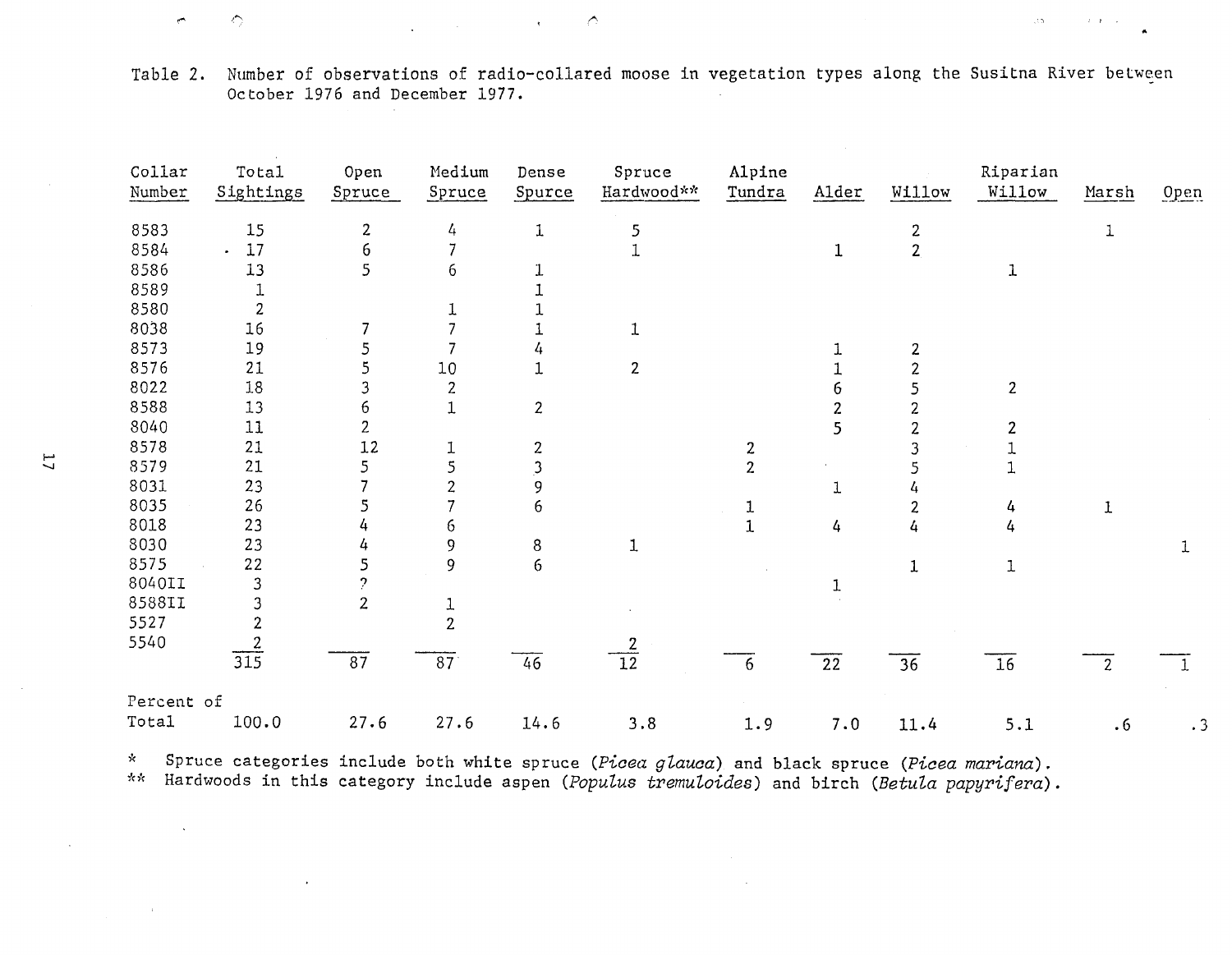Snow depths during winter  $1977-78$  were similar to those of 1976-77. Below average snow accumulation occurred in most of the study area during both winters. Movements of those moose that migrated in the fall appeared to be triggered by increasing snow depths. Increased use during winter months of the spruce dominated habitats at lower elevations along the Susitna River and Watana Creek indicates these areas would probably be critical to the survival of local moose populations during a severe winter.

## PRELIMINARY CONCLUSIONS

This radio-telemetry study was focused almost exclusively on the north side of the Susitna River upstream from the proposed Devils Canyon dam site. Both winters covered by this study were considered mild. Identification of critical wintering areas is most readily accomplished during winters of high to severe snow depths, as moose tend to congregate in greater densities on the most vital ranges as snow depths increase. Collection of moose movement information downstream and on the south side of the Susitna River is essential in order to evaluate the full potential effects. of the proposed hydroelectric project. Downstream effects on moose would be expected to be significant, since vegetation composition would be altered substantially as a result of regulated water flow (Army Corps of Engineers, 1978).

Annual moose harvests within the immediate drainages of the upstream portion of the Susitna River have averaged 146 moose since 1974 (ADF&G, unpublished data). Approximately 475-500 sportsmen participate in moose hunts in this area each fall (op. cit.). How significantly dam construction might reduce or increase this level of participation is difficult to guess with the limited data available. Construction of an access road to the Watana site could substantially increase hunter pressure in the area, creating a corresponding increase in total man days spent hunting. The quality of the hunting experience would probably decline, however, as well as the rate of hunter success. Dam construction and maintenance schedules are projected on a basis of a dam life of 100 years. If project impacts reduced local moose populations by 50 percent this would amount to a corresponding loss of harvest of 7,300 moose during the life of the dam. Loss of hunting opportunity downstream and loss of nonhunting wildlife values can not be estimated on the basis of available information.

 $\hat{\zeta}$ 

 $\mathbf{C}$ 

Construction of the Devils Canyon dam would flood a·45 km long portion of the Susitna River having a surface area of 7,500 acres (USFWS, 1975). The riverbanks along this portion of the river are generally steep and provide marginal habitat for moose. The low density of moose tracks in this area throughout the winter of 1977-78 indicates that little utilization occurs during winters of light or moderate snowfall. Since water levels in the Devils Canyon resevoir are expected to remain fairly constant, low mortality rates associated with ice shelving and steep mud banks would be expected.

Construction of the Watana dam would inundate 43,000 acres along Watana Creek and the Susitna River. Approximately 35,000 of these acres sustain moderate to heavy utilization by moose during an average winter

18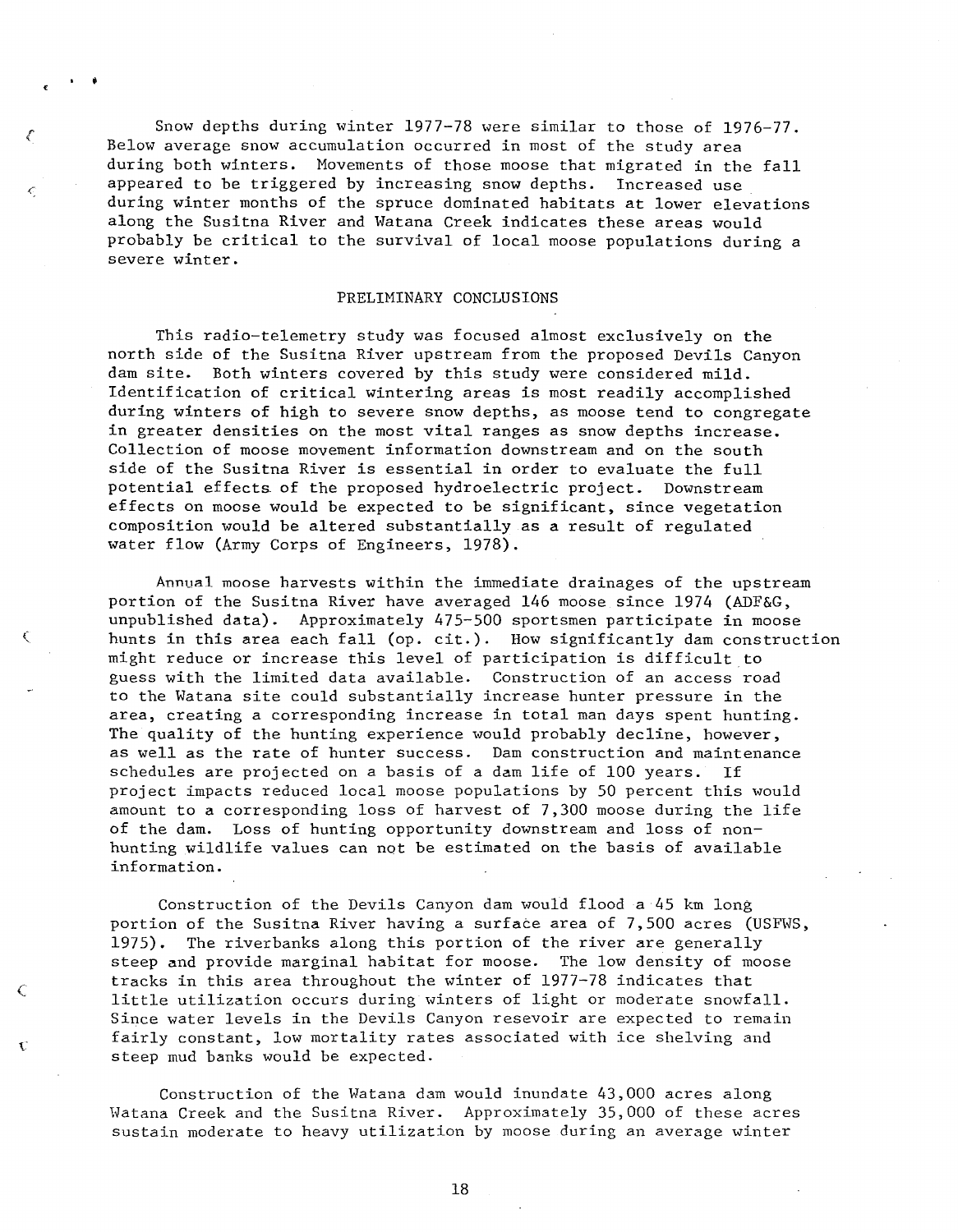(USF&HS 1975). Doubtless, extremely heavy utilization occurs during severe winters. Much of this area supports moderate moose densities during the spring and summer seasons as well. The preliminary movement data gathered from radio-collared moose indicate that moose from several populations from surrounding areas of the Susitna Basin migrate across or utilize this portion of the river during some period of the year. The Alaska Department of Fish and Game observed 2,037 moose during their latest fall sex and age composition counts of these areas (ADF&G unpublished data). LeResche and Rausch (1974) concluded that an observer generally sights between 43 and 68 percent of the moose in an area during an aerial census. Using 50 percent for purposes of extrapolation, the resident moose population utilizing this portion of the basin can be estimated to fall between 4,000 and 5,000 moose. Random stratified counts are needed to accurately assess numbers of moose in this area.

(

ť,

Effects of the construction of the Watana dam on these moose populations could be substantial. The resident nonmigratory segment of the population<br>could be eliminated. The immediate loss of a maior portion of the The immediate loss of a major portion of the winter range along Watana Creek and parts of the Susitna River to flooding would effectively reduce the carrying capacity of the habitat at higher elevations used only during the warm seasons and mild winters. The Watana Resevoir would be 87 km long and may during some seasons prove to be an effective barrier to migrations. The resulting disruption of movements to traditional breeding grounds may adversely affect productivity. Increased mortality of neonates during post-calving movements might also occur. Since water levels are expected to fluctuate as much as 78 m, behind the Watana dam ice shelving could become a significant cause of mortality. Calving is a common occurence in these portions of the stu Calving is a common occurence in these portions of the study area. The loss of calving habitat notwithstanding, fluctuating water levels would change the presently timbered slopes from the Watana dam site to the Oshetna River to enormous mud banks. Calf mortality resulting from slipping on or getting stuck in this mud could become a common occurence. A subsequent report will provide data on moose movements from 30 September 1978 through March 1979, and will include a more in depth analysis of movements in relation to the dam sites.

## **ACKNOWLEDGEMENTS**

We wish to thank Era helicopters and the Army Corps of Engineers for their cooperation and assistance in radio-collaring moose during August 1978. Thanks also to Doug Geeting and Ken Holland, Holland Air Service, and Ken Bunch, Sportsman Flying Service, for their many safe hours of flying and their willingness to modify their aircraft to accomodate our telemetry equipment.